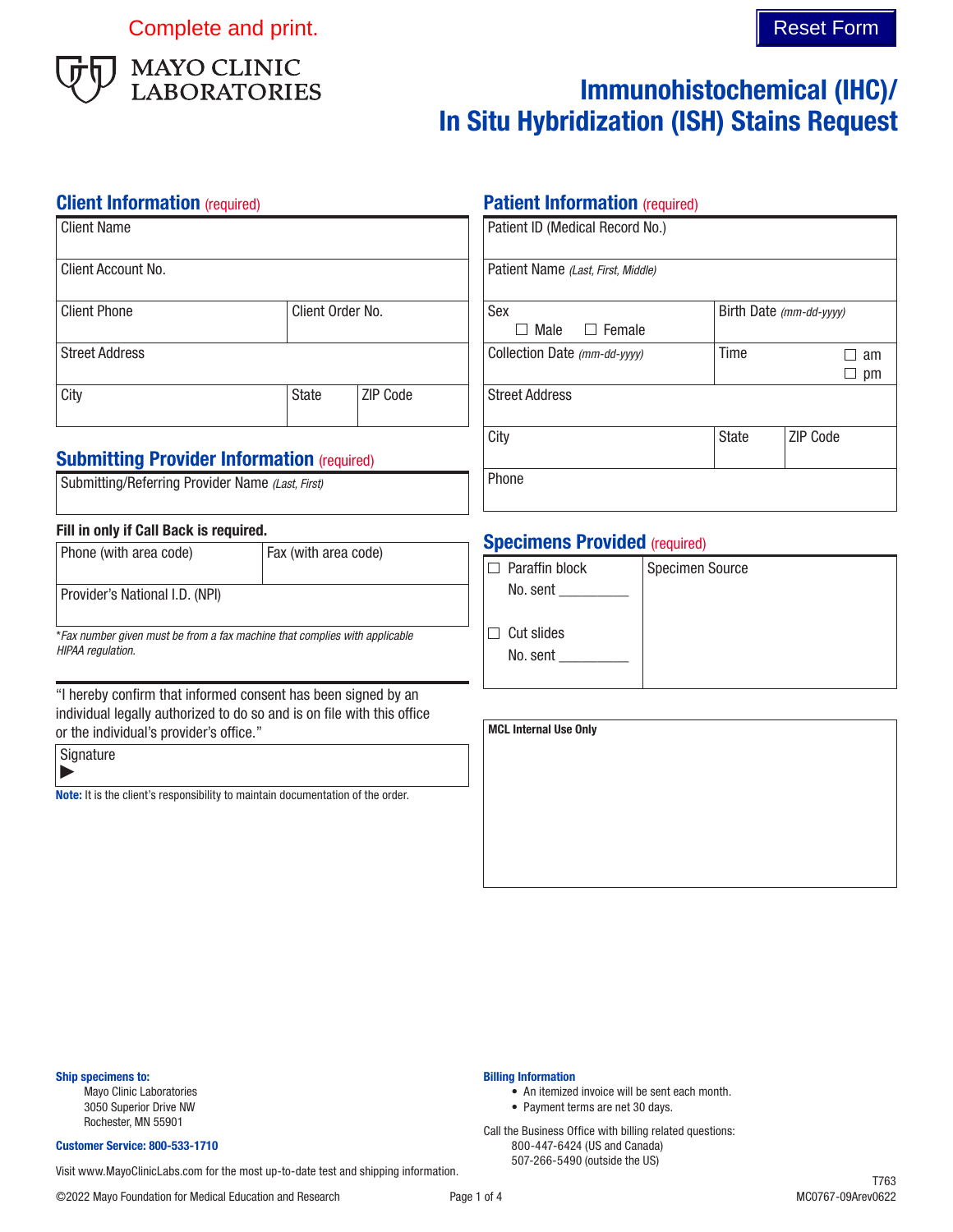## **Patient Information (required)**

| Patient ID (Medical Record No.)    | Client Account No. |
|------------------------------------|--------------------|
| Patient Name (Last, First, Middle) | Client Order No.   |
| Birth Date (mm-dd-yyyy)            |                    |

#### THERAPEUTIC AND PROGNOSTIC MARKERS WITH INTERPRETATION

#### Pathology report with final diagnosis required for each case submitted. Multiple blocks, select 1:<br>  $\Box$  Choose best block  $\Box$  Perform on all blocks ERPR Estrogen/Progesterone Receptor, Semi-Quantitative Immunohistochemistry, Manual

| $\Box$ KI67B | Ki-67(MIB-1), Breast, Quantitative<br>Immunohistochemistry, Automated    |
|--------------|--------------------------------------------------------------------------|
| $\Box$ KI67P | Ki-67(MIB-1), Pulmonary, Quantitative<br>Immunohistochemistry, Automated |
| $\Box$ kinft | Ki-67(MIB-1). Gastrointestinal/Pancreati                                 |

1), Gastrointestinal/Pancreatic Neuroendocrine Tumors, Quantitative Immunohistochemistry, Automated

## HER2 Immunohistochemistry (IHC) Testing

|                                                                                                                                                                           | <b>MEKZ IMMUNONISTOCNEMISTRY (IMG) TESTING</b>                                                                   |  |
|---------------------------------------------------------------------------------------------------------------------------------------------------------------------------|------------------------------------------------------------------------------------------------------------------|--|
| <b>HER2</b> immunohistochemistry testing is currently<br>unavailable due to supply shortages. Contact<br>Mayo Clinic Laboratories at 800-533-1710 for<br>testing options. |                                                                                                                  |  |
| $\Box$ Yes                                                                                                                                                                | Was specimen fixed in 10% neutral buffered formalin<br>within 1 hour from surgical collection time?<br>$\Box$ No |  |
| $\Box$ Yes<br>$\Box$ No                                                                                                                                                   | Has specimen been fixed in 10% neutral buffered<br>formalin for 6 to 72 hours?                                   |  |
| Tissue was decalcified?<br>$\Box$ Yes<br>$\Box$ No                                                                                                                        | $\Box$ Unknown                                                                                                   |  |
| $\Box$ HERBA                                                                                                                                                              | HER2, Breast, Quantitative<br>Immunohistochemistry,<br>Automated with HFR2 FISH Reflex                           |  |
| <b>HERBN</b><br>$\mathsf{L}$                                                                                                                                              | HER2, Breast, Quantitative<br>Immunohistochemistry, Automated,<br>No Reflex                                      |  |
| <b>HERDM</b>                                                                                                                                                              | HER2, Breast, Quantitative<br>Immunohistochemistry, Automated,                                                   |  |

|              | No Reflex                                                                  |
|--------------|----------------------------------------------------------------------------|
| $\Box$ HERDN | HER2, Breast, DCIS, Quantitative<br>Immunohistochemistry, Manual No Reflex |
| $\Box$ HERGM | HER2, Breast, DCIS, Quantitative<br>Immunohistochemistry, Manual No Reflex |
| $\Box$ Hergn | HER2, Breast, DCIS, Quantitative<br>Immunohistochemistry, Manual No Reflex |

|                       | <b>SPECIAL IMMUNOHISTOCHEMISTRY (IHC)</b><br><b>STAINS WITH INTERPRETATION</b>      |
|-----------------------|-------------------------------------------------------------------------------------|
| $\Box$ DLL3           | Delta-Like 3 Protein (DLL3) (SP347),                                                |
|                       | Semi-Quantitative Immunohistochemistry,                                             |
|                       | <b>Manual, Tissue</b>                                                               |
| $\Box$ 22C3           | Programmed Death-Ligand 1                                                           |
|                       | (PD-L1) (22C3), Semi-Quantitative<br>Immunohistochemistry, Manual                   |
| □ 288PD               | Programmed Death-Ligand 1                                                           |
|                       | (PD-L1) (28-8), Semi-Quantitative                                                   |
| $\Box$ SP142          | Immunohistochemistry, Manual                                                        |
|                       | Programmed Death-Ligand 1<br>(PD-L1) (SP142), Semi-Quantitative                     |
|                       | Immunohistochemistry, Manual                                                        |
| $\Box$ SP263          | Programmed Death-Ligand 1                                                           |
|                       | (PD-L1) (SP263), Semi-Quantitative<br>Immunohistochemistry, Manual                  |
|                       | IN SITU HYBRIDIZATION (ISH) STAINS-                                                 |
|                       | <b>TECHNICAL COMPONENT ONLY WITHOUT</b>                                             |
| <b>INTERPRETATION</b> |                                                                                     |
| $\Box$ EBV            | Epstein-Barr Virus (EBV)                                                            |
| $\Box$ KLISH          | Kappa and Lambda Light Chain mRNA                                                   |
| $\Box$ RSVAB          | <b>Respiratory Syncytial Virus (RSV)</b>                                            |
|                       |                                                                                     |
|                       | IN SITU HYBRIDIZATION (ISH) STAINS                                                  |
|                       | <b>WITH INTERPRETATION</b>                                                          |
| $\Box$ HPVHI          | Human Papillomavirus (HPV)<br>High/Low Risk, DNA                                    |
| $\Box$ HPVHR          | Human Papillomavirus (HPV),<br>High-Risk, DNA                                       |
| $\Box$ HPVE6          | Human Papillomavirus (HPV)<br>High-Risk E6/E7, RNA                                  |
| $\Box$ HPVLR          | Human Papillomavirus (HPV),<br>Low-Risk, DNA                                        |
| $\Box$ JCV            | <b>JC Virus Detection</b>                                                           |
|                       |                                                                                     |
|                       | <b>IMMUNOHISTOCHEMICAL (IHC) STAINS-</b><br><b>TECHNICAL COMPONENT ONLY WITHOUT</b> |
| <b>INTERPRETATION</b> |                                                                                     |
| $\Box$ ABCRS          | A/B Crystallin                                                                      |
| $\Box$ ACTHI          | ACTH                                                                                |
| $\Box$ SMACN          | Actin, Smooth Muscle                                                                |
| $\square$ ADV         | Adenovirus                                                                          |
| $\Box$ alk            | AI K                                                                                |
| $\Box$ aatrp          | Alpha-1-Antitrypsin                                                                 |
| $\Box$ AFSH           | Alpha FSH                                                                           |
| $\Box$ ASYN           | Alpha Synuclein                                                                     |

| $\Box$ amya           | Amyloid (SAA)                 |
|-----------------------|-------------------------------|
| $\Box$ AAH            | Amyloid A (Hepatic)           |
| $\Box$ amypi          | Amyloid P (SAP)               |
| $\Box$ arec           | Androgen Recep                |
|                       | ANNEX Annexin-1               |
| $\Box$ APPI           | <b>APP</b>                    |
|                       | ARGIN Arginase-1              |
|                       | $\Box$ ASCL1 ASCL1 (hASH1)    |
| $\Box$ ATRX ATRX      |                               |
| $\Box$ BAP1 BAP1      |                               |
|                       | □ BCATN B-Catenin             |
| □ BEREP Ber-EP4       |                               |
| $\Box$ BCL2 BCL-2     |                               |
| $\Box$ BCL6 BCL-6     |                               |
| $\Box$ BCOR BCOR      |                               |
| $\Box$ FSHB Beta FSH  |                               |
| $\Box$ LUTHI Beta LH  |                               |
| $\Box$ TSH            | Beta TSH                      |
|                       | □ BAMY Beta-Amyloid           |
| $\Box$ BOB1 BOB-1     |                               |
|                       | $\Box$ BRACH Brachyury        |
|                       | □ BRAFV BRAF V600E            |
| $\Box$ BRG1           | BRG1 (SMARCA4)                |
|                       | □ CRPRO C Reactive Protein    |
| $\Box$ Calci          | Calcitonin                    |
| $\Box$ CALD           | Caldesmon                     |
| $\Box$ CALPN Calponin |                               |
|                       | □ CALRC Calreticulin ex9mut   |
|                       | $\Box$ CALNN Calretinin       |
| CAMTA CAMTA1          |                               |
| $\Box$ Caix           | Carbonic Anhydrase IX (CA-IX) |
| $\Box$ CTSK           | Cathespin K                   |
| $\Box$ CD10           | CD <sub>10</sub>              |
| $\Box$ CD103          | CD103                         |
| $\Box$ CD11C          | CD <sub>11</sub> c            |
| $\Box$ CD123          | CD123                         |
| $\Box$ CD13           | CD <sub>13</sub>              |
| $\Box$ CD138          | CD138 (Syndecan)              |
| $\Box$ CD14I          | CD <sub>14</sub>              |
| $\Box$ CD15           | CD <sub>15</sub>              |
| $\Box$ CD163          | CD163                         |
|                       |                               |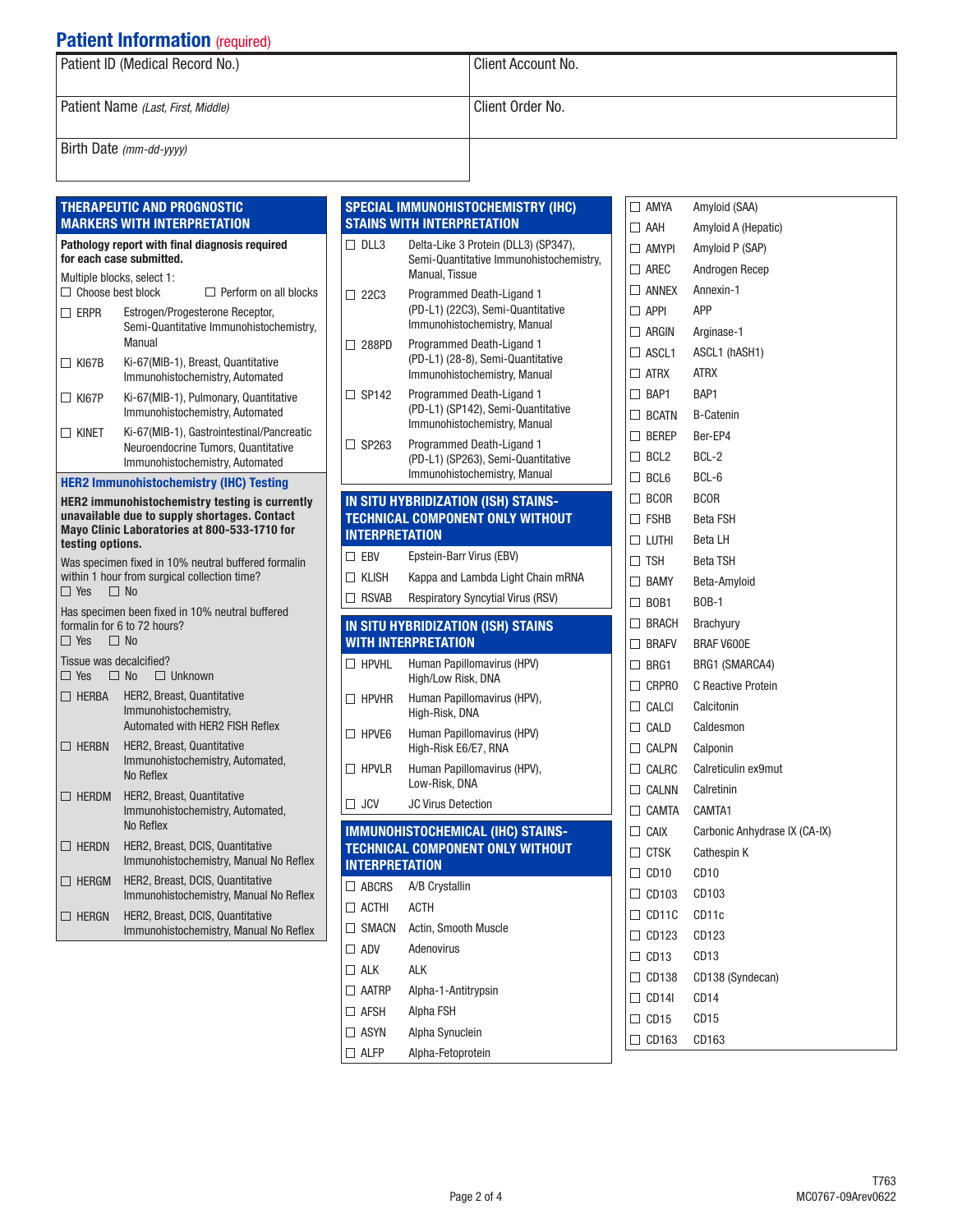## **Patient Information** (required)

| $\sim$ weight in the change of $\sim$ (required) |                      |  |  |  |
|--------------------------------------------------|----------------------|--|--|--|
| Patient ID (Medical Record No.)                  | l Client Account No. |  |  |  |
| Patient Name (Last, First, Middle)               | l Client Order No.   |  |  |  |
| Birth Date $(mm$ -dd-yyyy)                       |                      |  |  |  |

|              | □ CD19BM CD19 Bone Marrow | $\Box$ COX2     | $COX-2$                 | $\Box$ HPYL    | H. pylori            |
|--------------|---------------------------|-----------------|-------------------------|----------------|----------------------|
| $\Box$ CD19I | CD <sub>19</sub>          | $\Box$ CYC1     | Cyclin D1               | $\Box$ DBA4    | Hairy Cell (DBA44)   |
| $\Box$ CD1A  | CD <sub>1a</sub>          | $\Box$ CMVI     | Cytomegalovirus         | $\Box$ HBME    | HBME-1               |
| $\Box$ CD2   | CD2                       | $\Box$ CXC13    | CXCL13                  | $\Box$ HEG1    | HEG1                 |
| $\Box$ CD2B  | CD2                       | $\Box$ DESMN    | Desmin                  | $\square$ HEMB | Hemoglobin           |
| $\Box$ CD20I | CD <sub>20</sub>          | $\square$ DESG3 | Desmoglein 3            | $\Box$ HEPBC   | Hepatitis B core     |
| $\Box$ CD21  | CD <sub>21</sub>          | $\Box$ DNJB9    | DNAJB9                  | $\Box$ HEPBS   | Hepatitis B surface  |
| $\Box$ CD22I | CD <sub>22</sub>          | $\Box$ DOG1     | $DOG-1$                 | $\Box$ HEPAT   | Hepatocyte           |
| $\Box$ CD23  | CD <sub>23</sub>          | $\square$ EBNA2 | EBNA2                   | $\Box$ HER2I   | HER2                 |
| $\Box$ CD25  | CD <sub>25</sub>          | $\Box$ LMP1I    | EBV-LMP1                | $\Box$ HRPV8   | Herpes Virus type 8  |
| $\Box$ CD273 | CD273 (PD-L2)             | $\square$ ECAD  | E-Cadherin              | $\Box$ HG34W   | Histone H3 G34W      |
| $\Box$ CD279 | CD279 (PD-1)              | $\square$ ECADB | E-Cadherin, Bone Marrow | $\Box$ HK27M   | Histone H3 K27M      |
| $\Box$ CD3I  | CD <sub>3</sub>           | $\square$ EMAI  | <b>EMA</b>              | $\Box$ HISME   | Histone3 K27me3      |
| $\Box$ CD30  | CD <sub>30</sub>          | $\square$ ERG   | ERG                     | $\Box$ HK36M   | H3F3 K36M            |
| $\Box$ CD303 | CD303 (BDCA-2)            | $\Box$ ERBE1    | Estrogen Rec Beta1      | $\Box$ HMB45   | HMB45                |
| $\Box$ CD31  | CD31                      | $\square$ ESTR  | Estrogen Rec            | $\Box$ HMGA    | HMGA2                |
| $\Box$ CD33  | CD <sub>33</sub>          | $\square$ EXT2  | Exostosin 2             | $\Box$ HNF1B   | HNF-1beta            |
| $\Box$ CD34I | CD34                      | $\Box$ FC13A    | Factor 13a              | $\Box$ HRPSV   | HSV I and II         |
| $\Box$ CD35  | CD <sub>35</sub>          | $\Box$ FACR8    | Factor 8 R Ag           | $\Box$ ICOSI   | ICOS (CD278)         |
| $\Box$ CD38  | CD <sub>38</sub>          | $\square$ FASC  | Fascin                  | $\Box$ IDH1    | IDH1-R132H           |
| $\Box$ CD4I  | CD4                       | $\Box$ FGFRC    | FGFR1                   | $\Box$ IGAI    | lgA                  |
| $\Box$ CD43  | CD43                      | $\Box$ 3FBLN    | Fibulin 3               | $\Box$ IGDI    | IgD                  |
| $\Box$ CD45I | CD45 (LCA)                | $\Box$ FLI1     | FLI-1                   | $\Box$<br>IGGI | IgG                  |
| $\Box$ CD5   | CD5                       | $\square$ BFOS  | FosB                    | $\Box$ IGG4I   | IgG4                 |
| $\Box$ CD56  | CD <sub>56</sub>          | $\square$ FOXP1 | FOXP1                   | $\Box$ IGMI    | IgM                  |
| $\Box$ CD57  | CD <sub>57</sub>          | $\square$ FOXP3 | FOXP3                   | $\Box$ INHIB   | Inhibin              |
| $\Box$ CD61  | CD61                      | $\Box$ IHCFH    | Fumarate Hydratase      | $\Box$ INI1    | INI1/BAF47           |
| $\Box$ CDKPB | CD68 (KP1)                | $\Box$ FUSI     | <b>FUS</b>              | $\Box$ INSUL   | Insulin              |
| $\Box$ CDKP1 | CD68 (KP1)                | $\Box$ GAB1     | GAB1                    | $\Box$ INSM1   | INSM1                |
| $\Box$ PGM1  | CD68 (PG-M1)              | $\square$ GALN3 | Galectin-3              | $\Box$ ISLET   | Islet 1              |
| $\Box$ CD7   | CD7                       | $\Box$ GASTN    | Gastrin                 | $\Box$ JCHAI   | J-Chain              |
| $\Box$ CD71  | CD71                      | $\Box$ GATA3    | GATA3                   | $\Box$ KAIHC   | Kappa                |
| $\Box$ CD79  | CD79a                     | $\Box$ GATAB    | GATA3, Bone Marrow      | $\Box$ KRT34   | Keratin (34BE12)     |
| $\Box$ CD8I  | CD8                       | $\Box$ GCDF     | GCDFP-15                | $\Box$ KRTAE   | Keratin (AE1/AE3)    |
| $\Box$ CD99  | CD99 (MIC-2)              | $\Box$ GCET     | GCET1                   | $\Box$ KRTCA   | Keratin (CAM 5.2)    |
| $\Box$ CDX2  | CDX2                      | $\Box$ GFAP     | <b>GFAP</b>             | $\Box$ KRTOS   | Keratin (OSCAR)      |
| $\Box$ HCG   | Chorion Gonadotropin      | $\Box$ GLUCG    | Glucagon                | $\Box$ KRT19   | Keratin 19           |
| $\Box$ CHRO  | Chromogranin              | $\Box$ GLUT     | GLUT-1                  | $\Box$ KRT20   | Keratin 20           |
| $\Box$ CLAUD | Claudin-1                 | $\Box$ GLUTS    | Glutamine Synthetase    | $\Box$ KRT5    | Keratin 5            |
| $\Box$ CLDN4 | Claudin-4                 | $\Box$ GLYCF    | Glycophorin A           | $\Box$ KRT7    | Keratin <sub>7</sub> |
| $\Box$ CLUS  | Clusterin                 | $\Box$ GLYP3    | Glypican-3              | $\Box$ KI67    | Ki-67 (MIB-1)        |
| $\Box$ CMET  | <b>CMET</b>               | $\Box$ GRANB    | Granzyme B              | $\Box$ KIMEL   | Ki67+ Melan A        |
| $\Box$ COLIV | <b>Collagen IV</b>        | $\Box$ GRH      | Growth Hormone          | $\Box$ KIT     | KIT                  |
| $\Box$ CO4D  | Complement 4d             |                 |                         |                |                      |